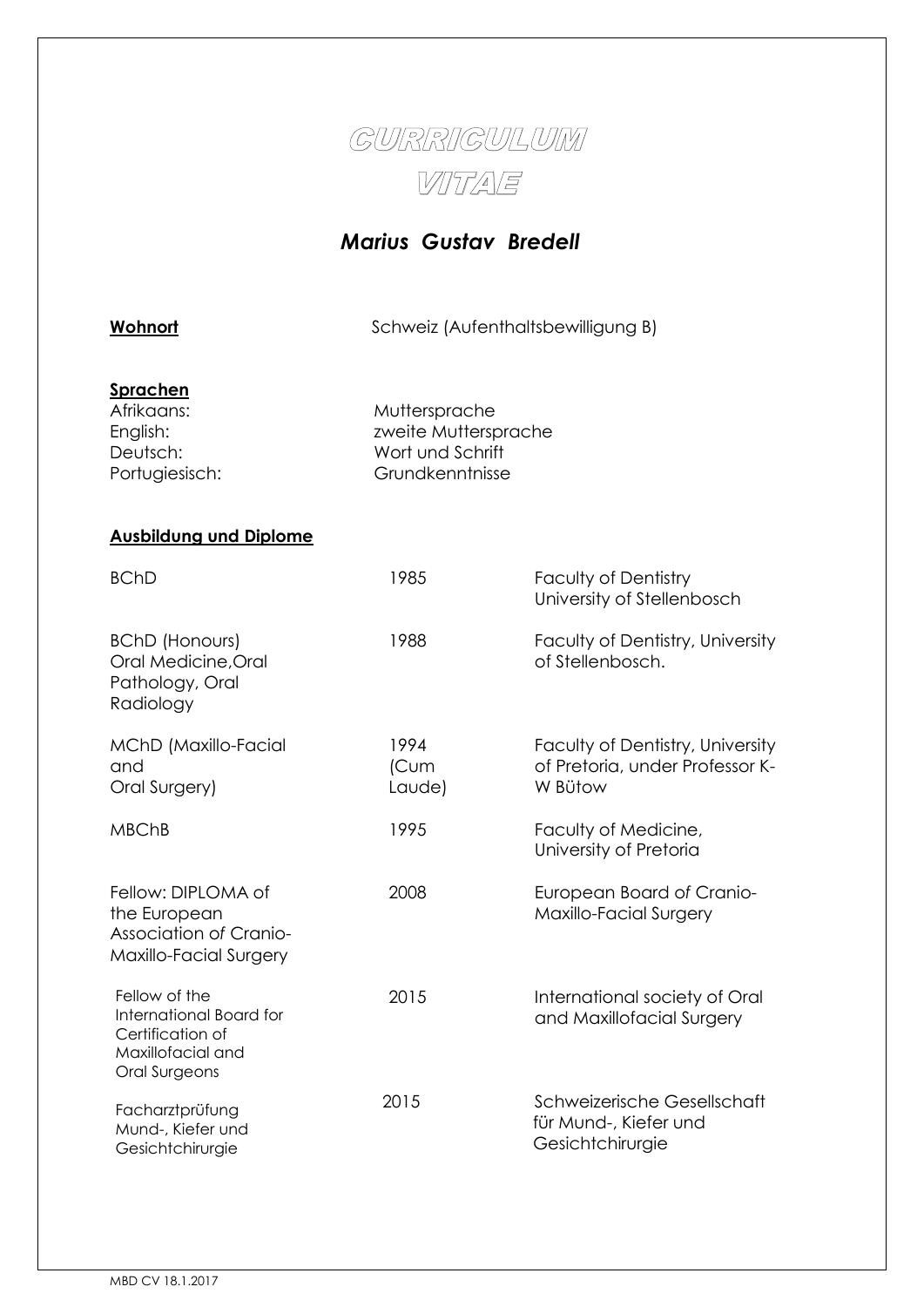#### **Behördliche Registrierung**

| South African Medical<br>and Dental Council | 1985 | Zahnarzt                                                   |
|---------------------------------------------|------|------------------------------------------------------------|
| General Dental Board<br>Great Britain       | 1995 | 7ahnarzt                                                   |
| South African Medical<br>and Dental Council | 1994 | Facharzt für Mund-,<br>Kiefer und<br>Gesichtchirurgie (ZA) |
| South African Medical<br>and Dental Council | 1996 | Arzt                                                       |
| General Medical Council                     | 2004 | Arzt                                                       |
| MEBEKO (Schweiz)                            | 2016 | Arzt / Zahnarzt                                            |
| SIWF-FMH                                    | 2016 | Facharzt für Mund-<br>Kiefer und<br>Gesichtchirurgie       |

#### **Mitgliedschaften**

- o International Association of Oral and Maxillofacial Surgery
- o European Association of Cranio-Maxillo-Facial Surgery
- o European Faculty of the AOCMF
- o DÖESAK: Deutsch-Österreichisch-Schweizerischer Arbeitskreis für Tumoren im Kiefer- und Gesichtsbereich
- o SAKM (Schweizerische Arbeitsgemeinschaft für Kieferchirurgie und Mundkrankheiten)
- o SAKK (Schweizerische Arbeitsgemeinschaft für Klinische Forschung)
- o SGMKG (Schweizerische Gesellschaft für Mund-, Kiefer- und Gesichtchirurgie)
- o SSO (Schweizerische Zahnärzte-Gesellschaft)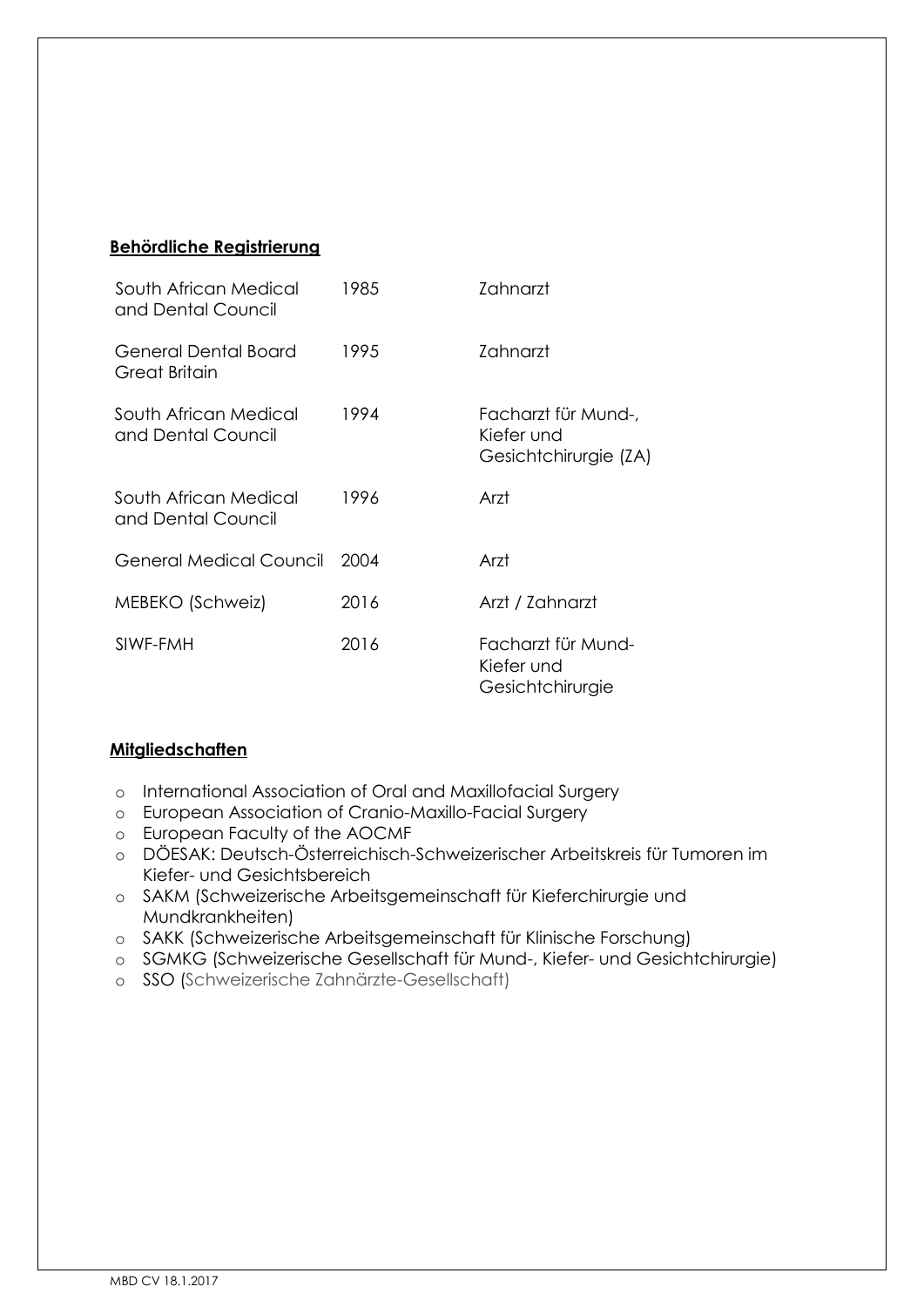# **Arbeitserfahrung**

| Zahnarzt                                              | 1985 - 1987                  | South African Defence Force<br>(Compulsory Military service)                                                                    |
|-------------------------------------------------------|------------------------------|---------------------------------------------------------------------------------------------------------------------------------|
| Zahnarzt<br>und<br>Ehrenamtliche<br>Anstellung        | 1987 - 1989                  | Department of Health and Welfare<br>and<br>Department of Maxillo-Facial and<br>Oral Surgery. University of the<br>Witwatersrand |
| Assistent                                             | 1989 - 1996                  | Department of Maxillo-Facial and<br>Oral Surgery, University of Pretoria                                                        |
| Oberarzt                                              | 1996                         | Department of Maxillo-Facial and<br>Oral Surgery, University of Pretoria                                                        |
| Leitender Arzt                                        | 1997                         | Department of Maxillo-Facial and<br>Oral Surgery, University of Pretoria                                                        |
| Stv. Klinikdirektor                                   | Jan. - März 1999             | Department of Maxillo-Facial and<br>Oral Surgery, University of Pretoria                                                        |
| Part time Consultant (By Mai 2001-2006<br>Invitation) |                              | Department of Maxillo-Facial and<br>Oral Surgery, Medical University of<br>South Africa)                                        |
| Oberarzt                                              | 1 Sept. 2006                 | Klinik für Mund-, Kiefer- und<br>Gesichtschirurgie, UniversitätSpital<br>Zürich                                                 |
| Leitender Arzt                                        | 1 Sept. 2009-<br>31 Dez 2016 | Klinik für Mund-, Kiefer- und<br>Gesichtschirurgie, UniversitätsSpital<br>Zürich                                                |

#### **Redaktionsbeirat**

Dentisty International Journal seit 2008

# **Gutachter**

Cancer Investigations European Journal of Cranio-Maxillofacial Surgery Annals of Maxillofacial and Oral Surgery Craniofacial Trauma and Reconstruction Tissue Engineering Oncology

# **Einladungen / Eingeladene Vorlesungen**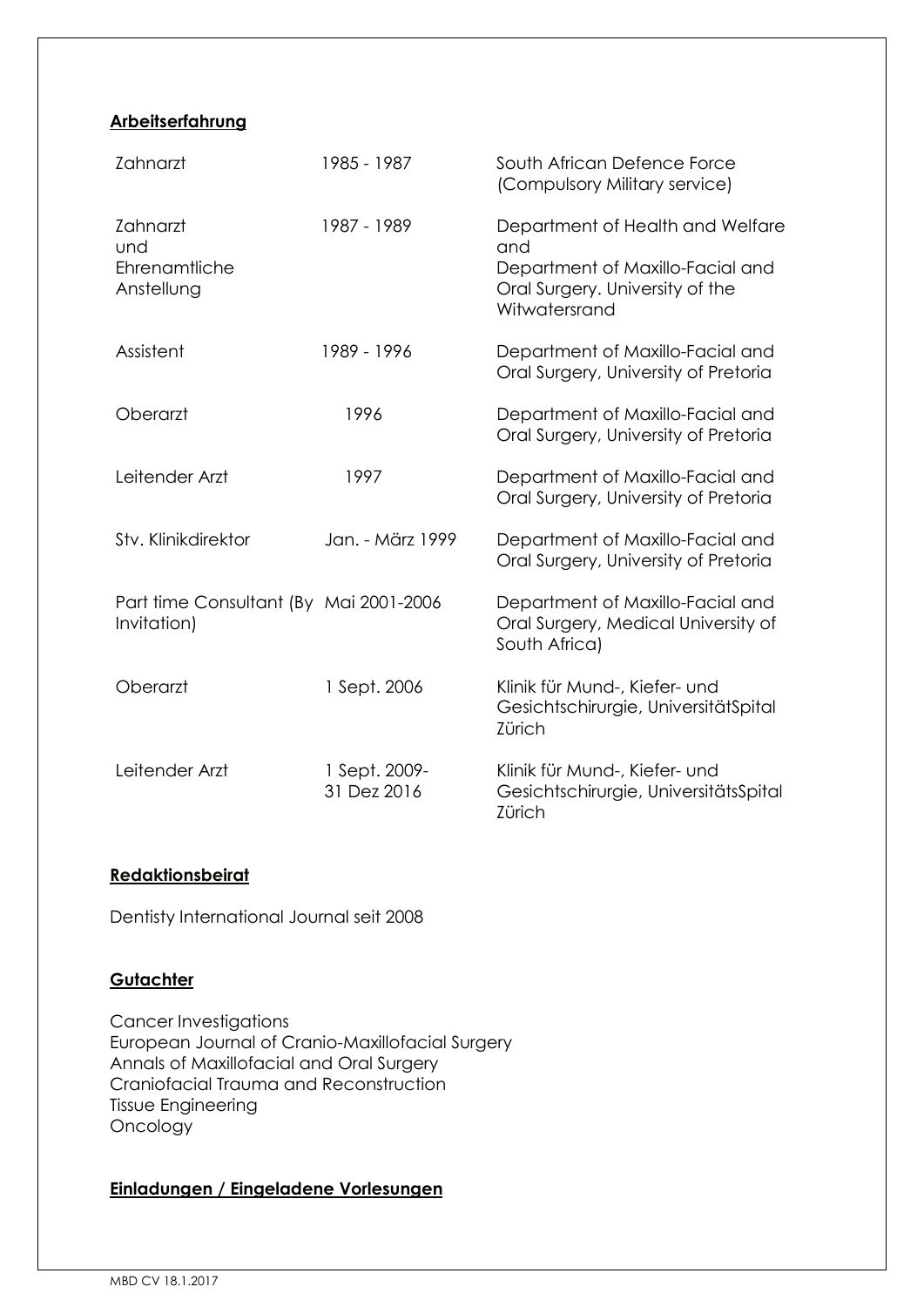- 2004 AO Principles Course Davos Switzerland
- 2005 AO Principles Course Pesaro, 19. – 22. April Italy
- 2009 AO Principles Course 22 - 25 Sept. 2010 Sao Paulo, Brazil
- 2010 3rd World congress of the International Academy of Oral Oncology: Invited speaker of the EACMFS(14 - 17 Juli 2011) Condylar, segmental or marginal resection and reconstruction, have the options changed?
- 2011 30th WORLD VETERINARY CONGRESS CAPE TOWN 10 - 14 Oktober 2011 Maxillofacial surgery Present practice and future challenges

33<sup>rd</sup> International Meeting of the International Society for Dermatologic Surgery LUZERN : Maxillofacial surgery for skin cancer, often more than skin deep (18. – 20. Oktober 2011)

Astra-Tech Invited Lecture: Chirurgische und prothetische Grenzen in der Implantologie (Luzern, 8 Nov. 2011)

50<sup>th</sup> Aniversary Event Dept of Maxillofacial and Oral Surgery, University of Pretoria, Future developments in Maxillo-Facial and Oral Surgery - Europe

3rd Pan African Conference on Oral and Maxillofacial Surgery: Current options in TMJ Surgery, Maxillary Reconstruction: Obturator vs. Flap reconstruction 2012

> Die Sinusbodenelevation aus verschiedenen Blickwinkel: 1 Nov. 2012: Ausgedehnte präimplantologische Knochenaugmentation im Oberkiefer

Astra-Tech/Dentsply Invited lecture : Implantologie bei Kopf und Hals Tumorpatienten (Bern, 12 Sept. 2013) 2013

> Kiefergelenkkurs im Pionierpark (Prä Symposium) Winterthur 6 Nov 2013: TMJ Reconstruction after ablative surgery

Klinik für ORL Zürich Fortbildung: Epitheliale Tumore der Haut und Schleimhaut (Fallbeispiele und Fokus auf Alternativtherapien wie PDT, Aldara etc)

Fortbildungskurs Haifa Israel: Keynote speaker: Themen, Navigation im Gesichtstrauma, Fortschnitte im Kopf und Hals Tumorchirurgie

Vorlesung im Spital Rambam (Israel) Forschungszentrum: Kopf und Hals Tumorhypoxia 2015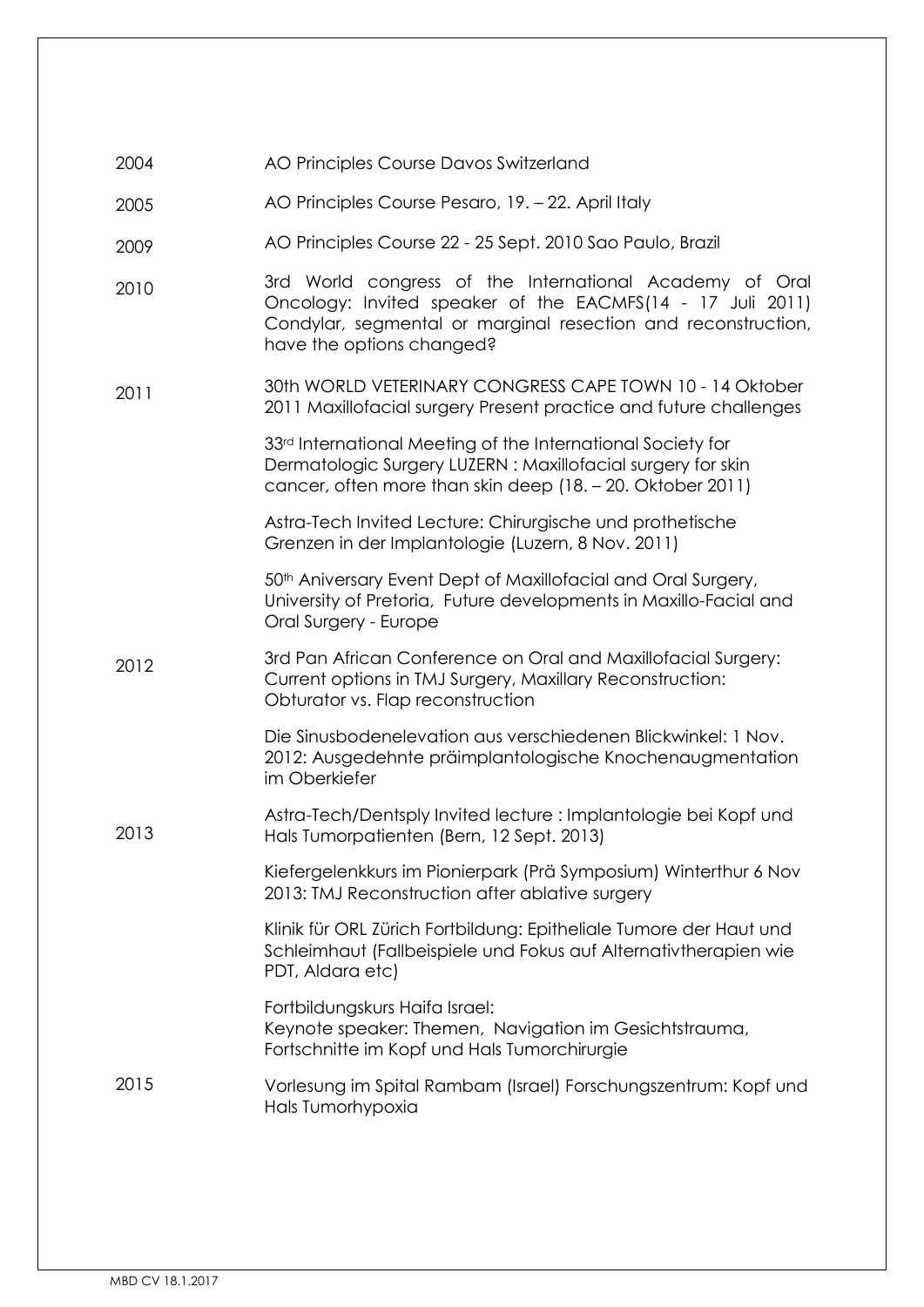2016 AO Advanced course in Head and Neck Reconstruction, Davos, **Switzerland** 

> Keynote Speaker at the 5th International Congress oft he Pan African Association of Oral and Maxillofacial Surgery

AO Advanced course in Head and Neck Reconstruction, Davos, **Switzerland** 

#### **Ausländische Spitalbesuche**

| 1997 | Canniesburn Maxillofacial and Oral Surgery Unit (Professor K. Moos)     |
|------|-------------------------------------------------------------------------|
| 1997 | Catholic University of Louvain (Professor J.Schonaers)                  |
| 1997 | NHS Trust, Queen Victoria Hospital, East Grinstead (Mr. P. Banks)       |
| 1997 | Radcliffe Infirmary, Craniofacial Unit, Oxford (Mr. S. Wall)            |
| 1999 | Sloan Kettering Memorial Hospital. Head and Neck Services - Prof J Shah |
| 2012 | Shenzhen City Hospital. Department of Maxillofacial and Oral Surg       |
|      | Prof Hong Yu Yang                                                       |
| 2014 | European Face Centre : Universitaire Ziekenhuis Brussel                 |
|      | Prof. Maurice Mommaerts                                                 |

#### **Organisatorische Fähigkeiten**

- o Vorstand: South African Society of Oral and Maxillofacial and Oral Surgery 2000- 20066
- o Vorsitz und Organisator: Jahreskongress "The South African Society of Oral and Maxillofacial Surgery" 2001
- o Mitglied Oganisationskomitee: 13th International Conference of Oral and Maxillofacial Surgery Meeting Durban, South Africa 19 - 24.5.2001
- o Initiator und Organisator: Pretoria Forum of Maxillofacial and Oral Surgeons
- o Initiator und organisator: Kiefer- und Gesichtchirurgie Vorlesungsreihe Süd Afrika 2003
- o Vorsitz und Organisator: "International Zurich Surgical Facial access and Free flap course" (2006 - 2017)
- o Initiator und Organisator :Jährliche Symposium über verschiedene Themen in der Mund-, Kiefer und Gesichtchirurgie (2010 - 2017) UniversitätsSpital von Zürich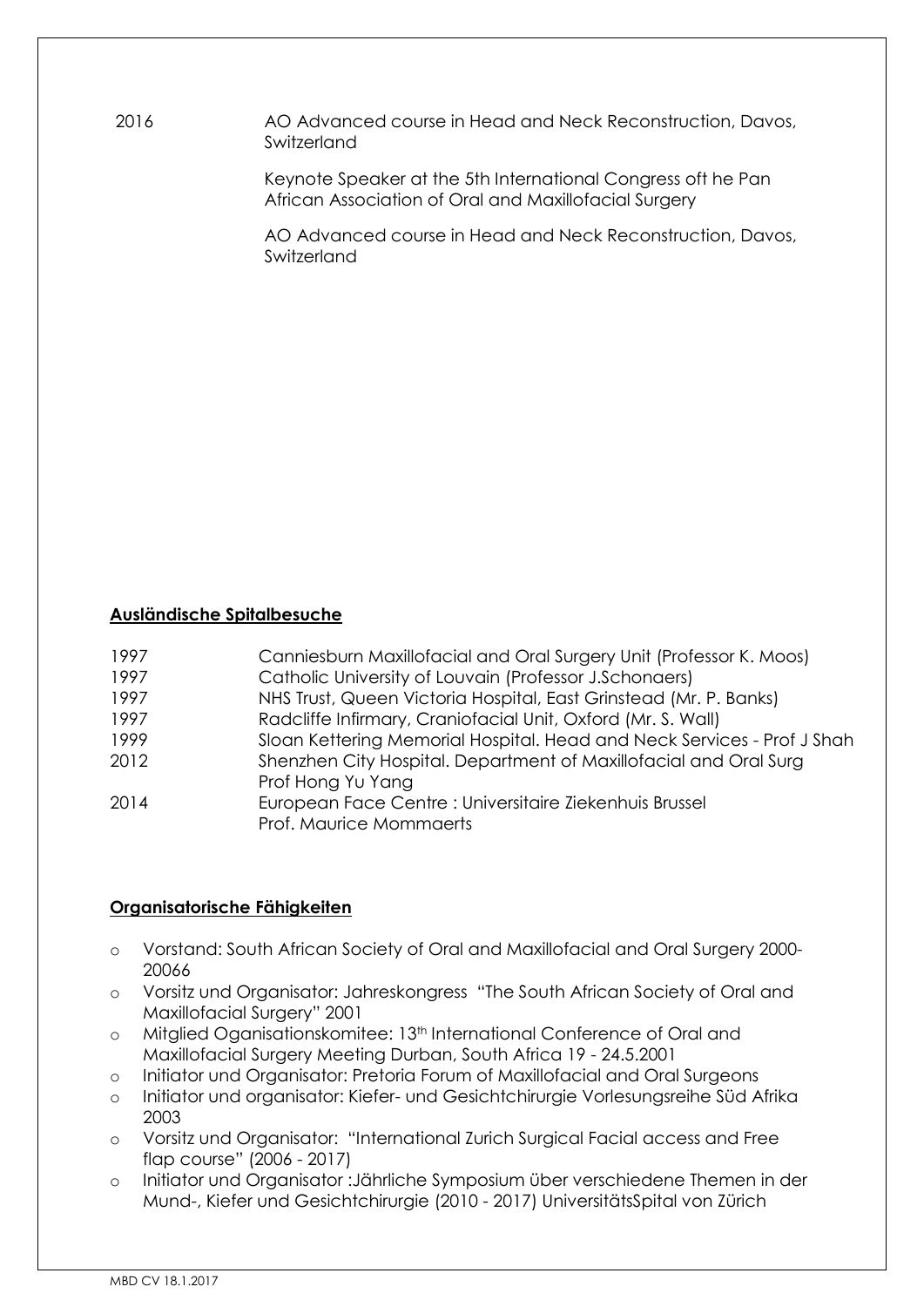- o Initiator and Chairman of the first international summer AO Trauma Course Oberdorf Switzerland 7. und 8. Juni 2012
- o Co Director of KFSP Forschungsprojekt, Universität Zürich 2012 2016
- o Vorstandsmitglied und Koordinator von dem Kopf und Hals Tumorzentrum, UniversitätsSpital Zürich 2012-1016
- o Mit Organisator "Surgical Facial access and Free flap course" Kapstadt 2013

#### **Auszeichnungen**

- o 3M Medalje: Bester Student- "Maxillo-Facial Radiology" (1985)
- o Michael Whitaker Preisträger Kinderzahnmedizin (1985)
- o Dental Association of South Africa Bronze Medalje: Bester Student in Restorative Zahnmedizin(1985)
- o Stipendium, durch sehr gute Noten: 4te und 5te Studienjahr Medizin
- o Nortizan Preisträger: Hervorragende Professionalität (1995)
- o Kieferchirurgische Ausbildung: MChD (MFOS) Cum Laude

#### **Betreuung von Masterarbeiten**(abgeschlossen)

- o Ästhetische Aspekte von Kopf- und Hals- Tumorpatienten (A Quintans) 2012
- o Classification of complications in maxillofacial and oral surgery (S Fatori) 2013

# **Prüfungskommisionen**

- 1. Zahnärzliche Eidgenössische Prufungskommission 2009 2012
- 2. Eingeladene Prüfer: International IBCSOMS (International Board for Certification of Specialists in Oral and Maxillofacial and Oral Surgery) seit 2014

#### **Weiterbildung und Ausbildung Erfahrungen**

1996 – 2002 Involviert mit Curriculum Entwicklung an die Universität von Pretoria 2006 – Aktuell regelmässige Vorlesungen. Leiten der Kopf und Hals Ausbildung an der Klinik für Mund-, Kiefer und Gesichtchirurgie, UniversitätsSpital Zürich

# **Forschungs Projekte**

#### **1. Euronanomed funded, multinational Project: Tagreted PDT** (Coordinator /advisor for Head and Neck oncology)

Ziel: To develop a targeted PDT therapy with targeted coated nano particles for squamous cell head and neck cancer and sarcomas

# **2. AO Research grant Project**

Project leader: Prof.Dr. F Weber (UniversitätsSpital Zürich)) Ziel: development of titanium based structure for bone induction as well as integration with the potential to develop patient specific reconstruction subunits Rolle: Co-Investigator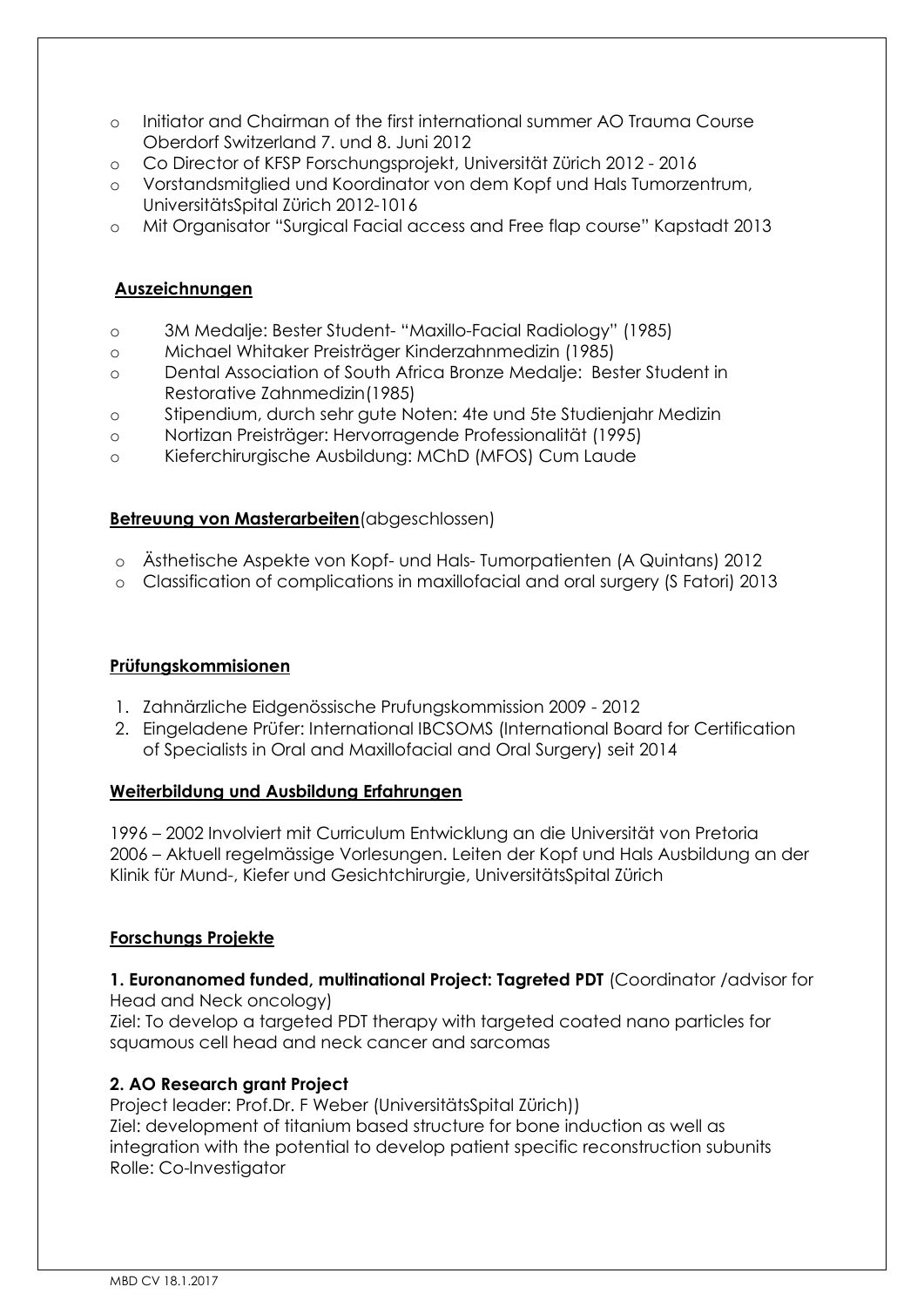#### **3. Untersuchung von metabolischen Entzündungsfaktoren was sich im und während frei vaskularisiertem Lappenchirurgie entwickelt um ein prediktiven Marker für Lappenstress zu entwickeln.**

PI: Frau.Dr. Juliane Finke Rolle: Co-Investigator

# **4. Klinische Forschungschwerpunkt: Tumor Oxygenation Projekt (Anfang 1 Sept 2012) Principle Investigator (Funded 3 000 000 CHF)**

Rolle: Co –Direktor und PI Ziel: Entwicklung von nicht Invasiven prädiktiven Marker (Bildgebend oder Biomarker) für Tumorhypoxie

**5. Identification of guidelines to rehabilitation after oncological Rehabilitation** PI: Prof. Heinrich Walt und Ph.D. student Frau. M Ture Ziel: Identify parameters for selection of patients that would benefit of a post hospitalization rehabilitation clinic.

#### **Publikationen**

- 1. Gerhard F. Huber, Oliver Riesterer Kristian Ikenberg, **Marius Bredell**, Tamara Rordorf.Recent advances and treatment recommendations in the management of merkel cell carcinoma. Otorinolaringologia 2017 March;67(1):1-9
- 2. Meerwein CM, Sekine T, Veit-Haibach P, **Bredell MG**, Huber GF, Huellner MW. [Multi-slice SPECT/CT vs. lymphoscintigraphy and intraoperative gamma ray](https://www.ncbi.nlm.nih.gov/pubmed/27837418)  [probe for sentinel node mapping in HNSCC.](https://www.ncbi.nlm.nih.gov/pubmed/27837418) Eur Arch Otorhinolaryngol. 2016 Nov 11
- 3. Ernst J, Ikenberg K, Apel B, Schumann DM, Huber G, Studer G, Rordorf T, Riesterer O, Rössle M, Korol D, **Bredell MG**. Expression of CK19 is an independent predictor of negative outcome for patients with squamous cell carcinoma of the tongue. Oncotarget. 2016 Nov 15;7(46):76151-76158.
- 4. **Bredell MG**, Ernst J, El-Kochairi I, Dahlem Y, Ikenberg K, Schumann DM. Current relevance of hypoxia in head and neck cancer.Oncotarget. 2016 May 21. doi: 10.18632/oncotarget.9549. [Epub ahead of print]
- 5. Brown ML, Glanzmann C, Huber G, **Bredell M**, Rordorf T, Studer G. IMRT/VMAT for malignancies in the head-and-neck region: Outcome in patients aged 80. Strahlenther Onkol. 2016 Jun 15.
- 6. Lanzer M, Gander T, Grätz K, Rostetter C, Zweifel D, **Bredell M.**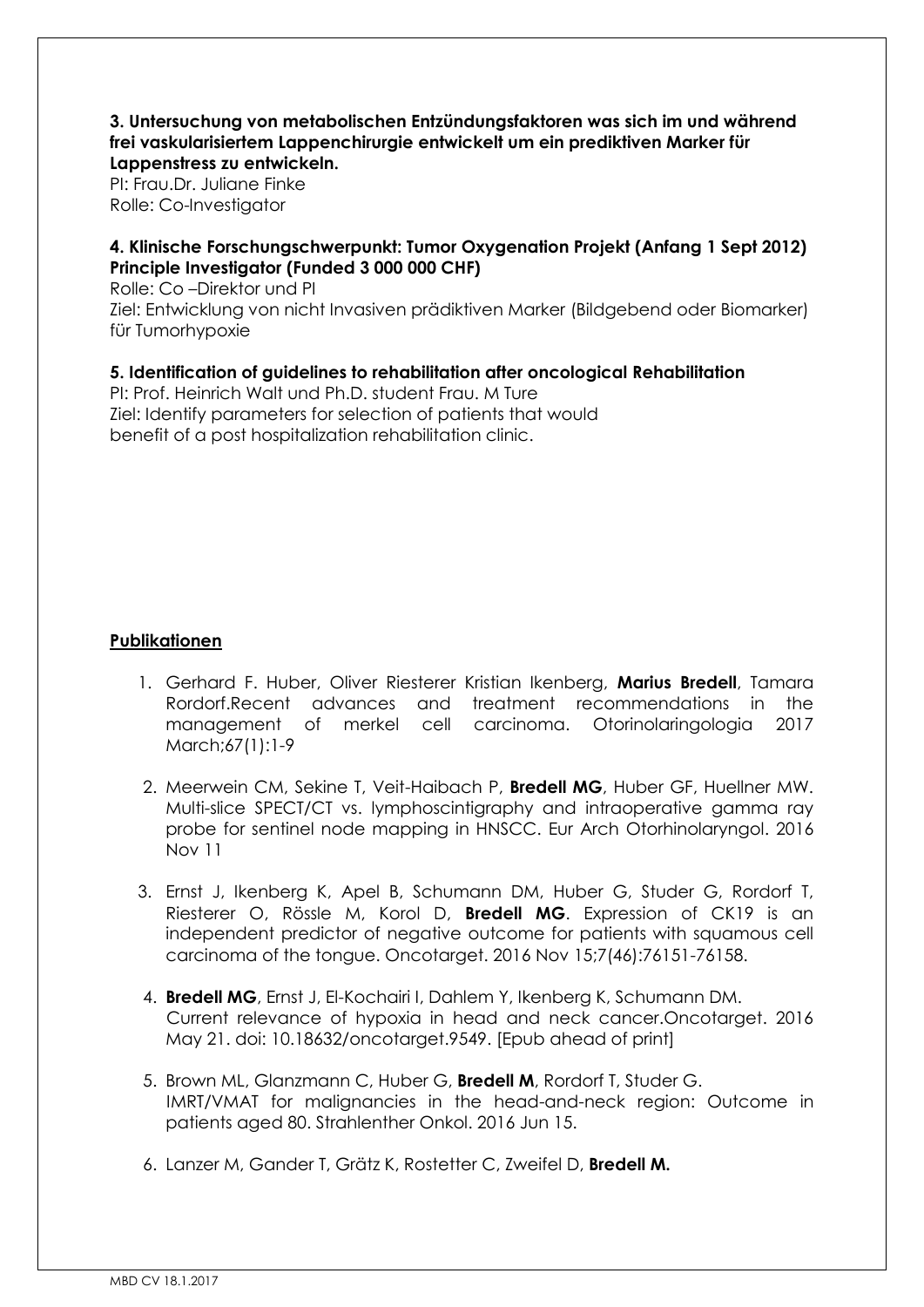Scapular Free Vascularised Bone Flaps for Mandibular Reconstruction: Are Dental Implants Possible? J Oral Maxillofac Res. 2015 Jun 30;6(3):e4./jomr.2015.6304. eCollection 2015 Jul-Sep.

- 7. Wojczyńska A, Leiggener CS, **Bredell M**, Ettlin DA, Erni S, Gallo LM, Colombo V. Alloplastic total temporomandibular joint replacements: do they perform like natural joints? Prospective cohort study with a historical control. Int J Oral Maxillofac Surg. 2016 May 18. pii: S0901-5027(16)30054-6..2016.04.022. [Epub ahead of print
- 8. G Studer**, M. Bredell**, S. Studer, G. Huber, C. Glanzmann. Risk profile for osteoradionecrosis of the mandible in the IMRT era. G. Studer, Strahlenther Onkol. Jan. 2016;192(1):32 - 39. 12. Aug. 2015
- 9. M. Lanzer, S. Bachna-Rotter, M. Graupp, **M. Bredell**, M. Rücker, G. Huber, S. Reinisch, P. Schumann. Unknown primary of the head and neck: A long-term follow-up. J. Craniomaxillofac Surg. Mai 2015;43(4):574 - 9.Epub 9. März 2015
- 10. J. Yang, C. Röwer, C. Koy, M. Ruß, CP. Rüger, R. Zimmermann, von U. Fritschen, **M. Bredell**, JC. Finke, MO. Glocker Mass spectrometric characterization of limited proteolysis activity in human plasma samples under mild acidic conditions. Methods. 2015 1. Nov. ;89:30 - 7. Epub 26. Feb. 2015.
- 11. **M. Bredell**, B. Schucknecht, Bode-Lesniewska B. Tenosynovial, diffuse type giant cell tumor of the temporomandibular joint, diagnosis and management of a rare tumor. J. Clin Med Res. 7. April 2015 (4):262-6. Epub 9. Feb. 2015.
- 12. T. Gander, **M. Bredell**, T. Eliades, M. Rücker, H. Essig. Splintless orthognathic surgery: a novel technique using patient-specific implants (PSI). J Craniomaxillofac Surg. Apr. 2015;43(3):319-22. Epub 20 Dez. 2014.
- 13. Yang J, Röwer C, Koy C, Ruß M, Rüger CP, Zimmermann R, von Fritschen U, **Bredell M**, Finke JC, Glocker MO. Mass spectrometric characterization of limited proteolysis activity in human plasma samples under mild acidic conditions. Methods. 2015 Nov 1;89:30-7. Epub 2015 Feb 26.
- 14. **Bredell M**, Schucknecht B, Bode-Lesniewska B. Tenosynovial, diffuse type giant cell tumor of the temporomandibular joint, diagnosis and management of a rare tumor. J Clin Med Res. 2015 Apr;7(4):262-6. Epub 2015 Feb 9.
- 15. Xie S, Yang H, **Bredell M**, Shen S, Yang H, Jin L, Zhang S. Salivary duct carcinoma of the parotid gland: A case report and review of the literature. Oncol Lett. 2015 Jan;9(1):371-374. Epub 2014 Oct 31.
- 16. **Bredell M**, Grätz K, Obwegeser J, Gujer AK. Management of the temporomandibular joint after ablative surgery. Craniomaxillofac Trauma Reconstr. 2014 Dec;7(4):271-9. Epub 2014 Jun 12.
- 17. Xie S, **Bredell M**, Yang H, Shen S, Yang H. [Basaloid squamous cell carcinoma of](http://www.ncbi.nlm.nih.gov/pubmed/25120708)  [the maxillary gingiva: A case report and review of the literature.](http://www.ncbi.nlm.nih.gov/pubmed/25120708) Oncol Lett. 2014 Sep;8(3):1287-1290. Epub 2014 Jul 4. PMID:25120708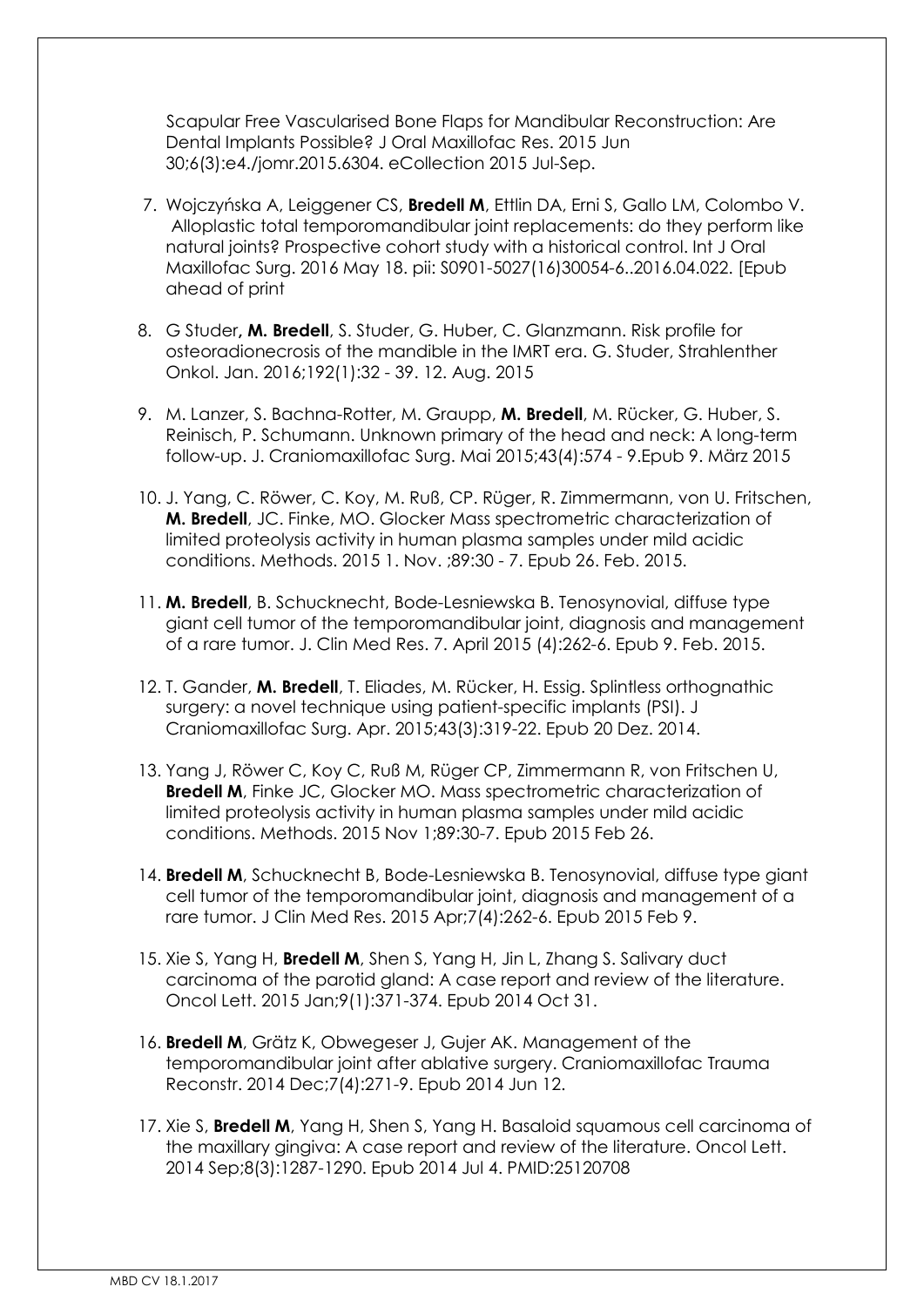- 18. Gander T, **Bredell M**, Eliades T, Rücker M, Essig H. [Splintless orthognathic](http://www.ncbi.nlm.nih.gov/pubmed/25600026)  [surgery: A novel technique using patient-specific implants \(PSI\).](http://www.ncbi.nlm.nih.gov/pubmed/25600026) J Craniomaxillofac Surg. 2014 Dec 20. pii:
- 19. Xie S, Yang H, **Bredell M**, Shen S, Yang H, Jin L, Zhang S. [Salivary duct](http://www.ncbi.nlm.nih.gov/pubmed/25435994)  [carcinoma of the parotid gland: A case report and review of the literature.](http://www.ncbi.nlm.nih.gov/pubmed/25435994) Oncol Lett. 2015 Jan;9(1):371-374. Epub 2014 Oct 31.
- 20. **Bredell M**, Grätz K, Obwegeser J, Gujer AK. [Management of the](http://www.ncbi.nlm.nih.gov/pubmed/25379124)  [temporomandibular joint after ablative surgery.](http://www.ncbi.nlm.nih.gov/pubmed/25379124) Craniomaxillofac Trauma Reconstr. 2014 Dec;7(4):271-9.
- 21. Ismail.I.ÜLGÜ, **Marius G Bredell**. Ameloblastic Fibro-Odontoma located in the maxilla of a 3- year-old girl. Paediatric Dental Journal (2014)
- 22. Gander T, Studer S, Studer G, Grätz KW, **Bredell M**. Medium-term outcome of Astra Tech implants in head and neck oncology patients. Int J Oral Maxillofac Surg. 2014 Nov;43(11):1381-5. Epub 2014 Jun 3.
- 23. Reinisch S, Kruse A, **Bredell M**, Lübbers HT, Gander T, Lanzer M. Is lymph-node ratio a superior predictor than lymph node status for recurrence-free and overallsurvival in patients with head and neck squamous cell carcinoma? Ann Surg Oncol. 2014 Jun;21(6):1912-8. doi: 10.1245/s10434-014-3634-5. Epub 2014 Mar 21.
- 24. Lanzer M, Gander T, Lübbers HT, Metzler P, **Bredell M**, Reinisch S. Preservation of ipsilateral submandibular gland is Ill advised in cancer of the floor of the Laryngoscope. 2014 Sep;124(9):2070-4. Epub 2014 Apr 29.
- 25. de Wild M, Schumacher R, Mayer K, Schkommodau E, Thoma D, **Bredell M**, Kruse Gujer A, Grätz KW, Weber FE. Bone regeneration by the osteoconductivity of porous titanium implants manufactured by selective laser melting: a histological and micro computed tomography study in the rabbit. Tissue Eng Part A. 2013 Dec;19(23-24):2645-54. doi: 10.1089/ten.TEA.2012.0753. Epub 2013 Sep 19.
- 26. Studer G, Linsenmeier C, Riesterer O, Najafi Y, Brown M, Yousefi B, **Bredell M**, Huber G, Schmid S, Studer S, Zwahlen R, Rordorf T, Glanzmann C. Late term tolerance in head neck cancer patients irradiated in the IMRT era. Radiat Oncol. 2013 Nov 5
- 27. **Bredell M**, Rordorf T, Studer G. Treatment concepts of oral cancer. SADJ. 2012 Nov;67(10):574-6. Review.
- 28. Zweifel DF, Kroiss-Benninger S, Kellenberger C, Bredell MG. Unilateral facial swelling in an infant. J Pediatr Surg. 2012 Jul;47(7):1445-8.
- 29. Studer G, Brown M, **Bredell M**, Graetz KW, Huber G, Linsenmeier C, Najafi Y, Riesterer O, Rordorf T, Schmid S, Glanzmann C. Follow up after IMRT in oral cavity cancer: update. Radiat Oncol. 2012 Jun 11
- 30. Credé A, Locher M, **Bredell M**. Tongue cancer in young patients: case report of a 26-year-old patient. Head Neck Oncol. 2012 May 14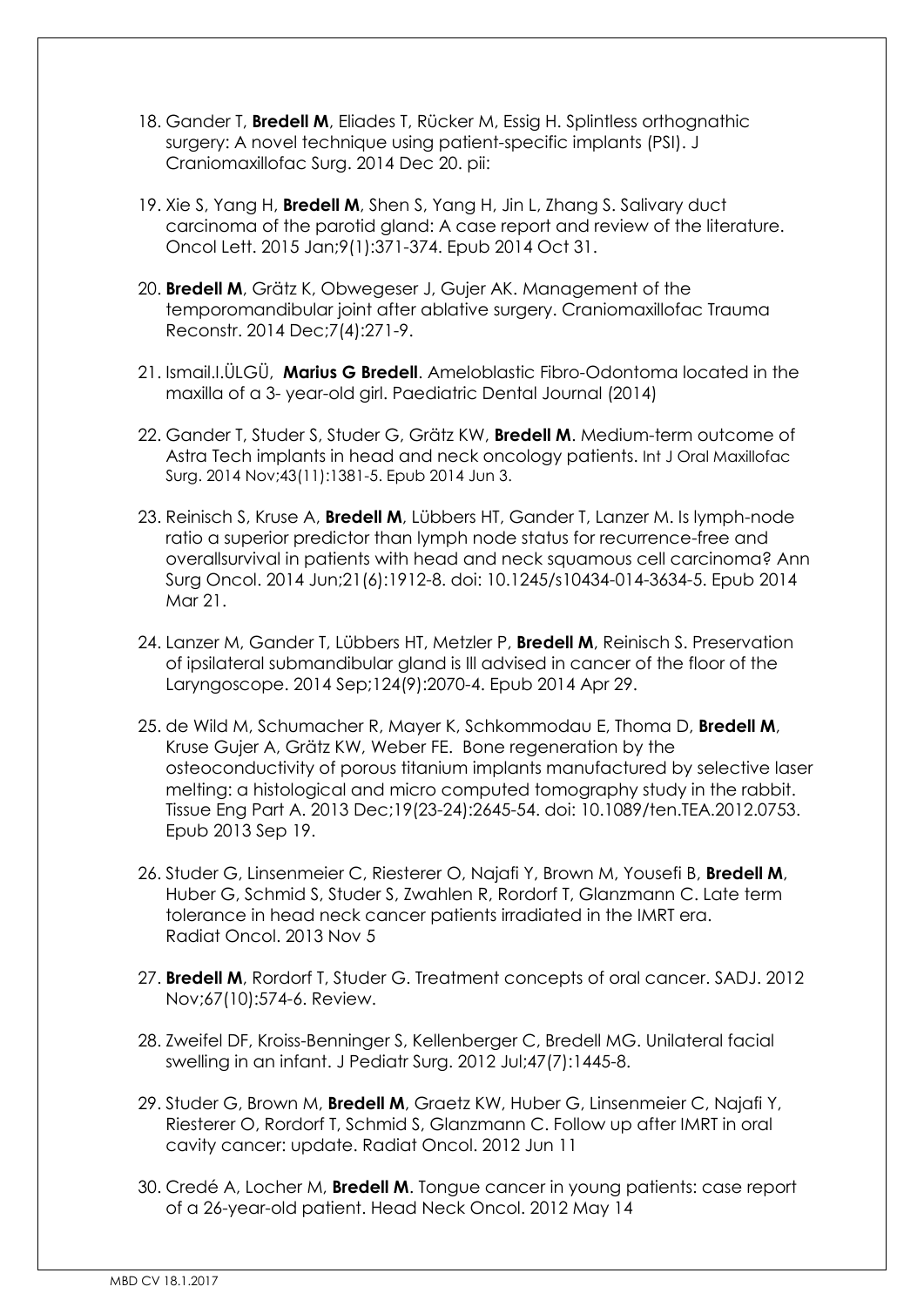- 31. Wittig J, **Bredell MG**, Kruse A, Haralambieva E, Grätz KW, Lübbers HT. [Oral of a renal cell carcinoma. A case report concerning the first manifestation of a renal cell carcinoma as bone metastasis in the mandible]. Schweiz Monatsschr Zahnmed. 2012;122(7-8):619-27.
- 32. Kruse AL, Luebbers HT, Grätz KW, **Bredell M**. A new method for closure of large donor side defects after raising the pectoralis major flap. Oral Maxillofac Surg. 2011 Dec;15(4):251-2.
- 33. Lübbers HT, Matthews F, Zemann W, Grätz KW, Obwegeser JA, **Bredell M**. Registration for computer-navigated surgery in edentulous patients: a problem-based decision concept. J Craniomaxillofac Surg. 2011 Sep;39(6):453-8.
- 34. Besic Gyenge E, Darphin X, Wirth A, Pieles U, Walt H, **Bredell M**, Maake C. Uptake and fate of surface modified silica nanoparticles in head and neck squamous cell carcinoma. J Nanobiotechnology. 2011 Aug 11;9:32
- 35. Kruse AL, **Bredell MG**, Lübbers HT, Jacobsen C, Grätz KW, Obwegeser JA. Clinical reliability of radial forearm free-flap procedure in reconstructive head and neck surgery. J Craniofac Surg. 2011 May;22(3):822-5.
- 36. Kruse AL, **Bredell M**, Grätz KW. Oral cancer in men and women: are there differences? Oral Maxillofac Surg. 2011 Mar;15(1):51-5. doi: 10.1007/s10006-010-0253-6. Epub 2010 Oct 31
- 37. Kruse AL, Luebbers HT, Obwegeser JA, **Bredell M**, Grätz KW. Evaluation of the pectoralis major flap for reconstructive head and neck surgery. Head Neck Oncol. 2011 Feb 27;3:12.
- 38. Studer G, Glanzmann C, Studer SP, Grätz KW, **Bredell M**, Locher M, Lütolf UM, Zwahlen RA. Risk-adapted dental care prior to intensity-modulated radiotherapy IMRT). Schweiz Monatsschr Zahnmed. 2011;121(3):216-29.
- 39. **Bredell MG**, Besic E, Maake C, Walt H. The application and challenges of clinical PD-PDT in the head and neck region: a short review. J Photochem Photobiol B. 2010 Dec 2;101(3):185-90.
- 40. **Bredell MG**. Sentinel lymph node mapping by indocyanin green fluorescence imaging in oropharyngeal cancer - preliminary experience. Head Neck Oncol. 2010 Oct 30;2:31.
- 41. Kruse AL, **Bredell M**, Luebbers HT, Grätz KW. Head and neck cancer in the elderly: a retrospective study over 10 years (1999 - 2008). Head Neck Oncol. 2010 Oct 5;2:25.
- 42. Kruse AL, **Bredell M**, Grätz KW. Oral squamous cell carcinoma in non-smoking and non-drinking patients. Head Neck Oncol. 2010 Oct 4;2:24. doi: 10.1186/1758-3284-2-24.
- 43. Lison I, **Bredell MG**, Luebbers HT, Grätz KW, Kruse AL. Tibial stress fracture